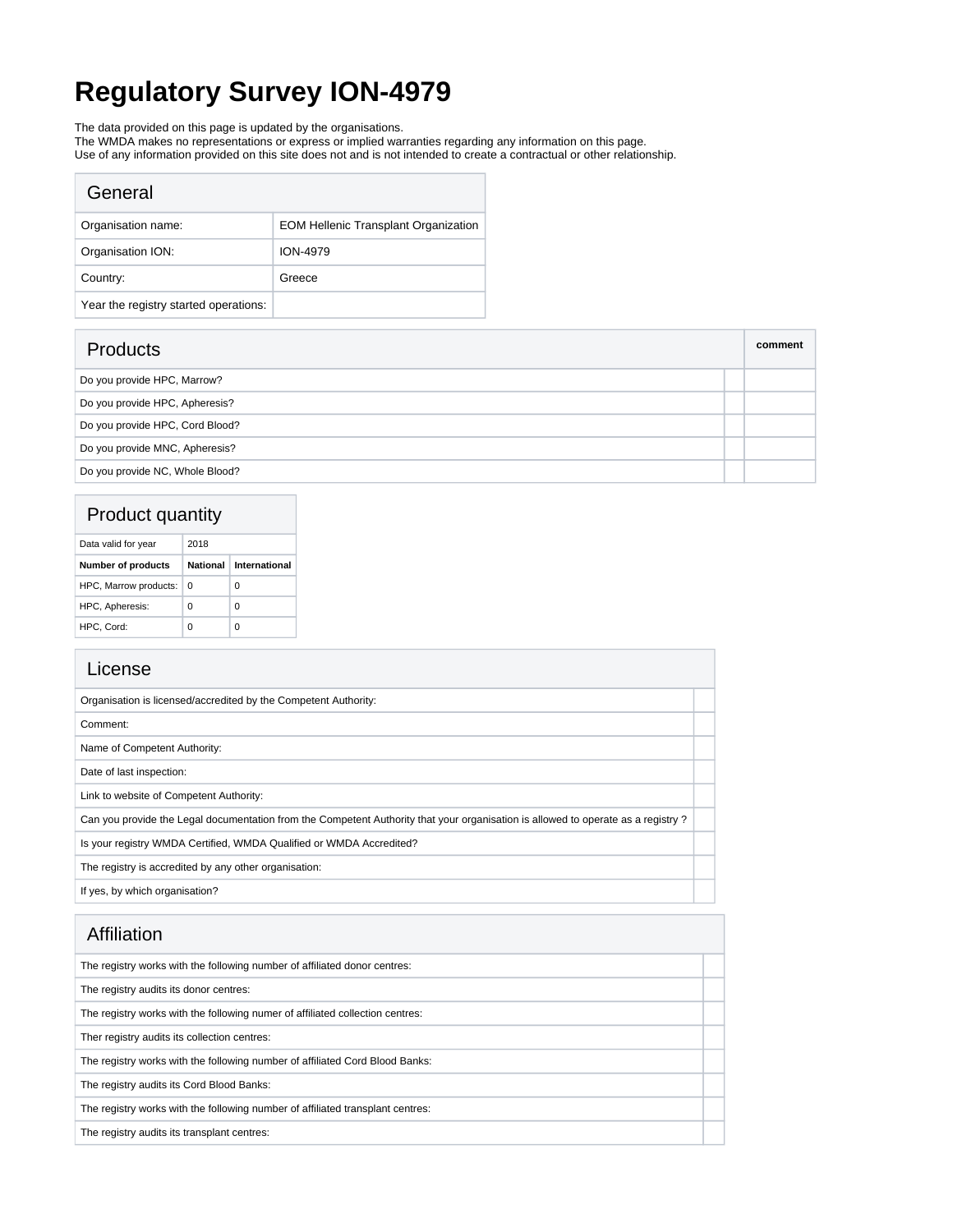| The registry works with the following number of affiliated IDM Testing Laboratories:                                                       |  |
|--------------------------------------------------------------------------------------------------------------------------------------------|--|
| The registry audits its IDM Testing Laboratories:                                                                                          |  |
| The registry works with the following number of affiliated HLA/other DNA markers testing laboratories:                                     |  |
| The registry audits its HLA/other DNA markers testing laboratories:                                                                        |  |
| The registry would be able to provide a full list of name/addresses of each affiliated and their licence/accreditation status, on request: |  |
| The Cord Blood Banks are FACT-NetCord accredited:                                                                                          |  |
| If yes, the following Cord Blood Bank(s) are accredited:                                                                                   |  |
| The registry is able to provide a copy of all the certificates:                                                                            |  |
| Affiliated centres comply with WMDA Standards and applicable national regulations:                                                         |  |
| The registry has requirements for affiliated centres in addition to WMDA Standards and applicable national regulations:                    |  |
| If yes, what are these requirements?                                                                                                       |  |

## Donor policy

| All donors are unpaid volunteers:                                                                                        |  |
|--------------------------------------------------------------------------------------------------------------------------|--|
| All donors are informed about donation process and associated risks:                                                     |  |
| Donors sign a valid informed consent to donate in the presence of a medical doctor/health care personnel/registry staff: |  |
| The registry has systems in place to protect and control access to donor/patient records:                                |  |
| The registry maintains donor anonymity:                                                                                  |  |
| The registry has detailed donor evaluation and exclusion criteria in place:                                              |  |
| The registry has donor evaluation and exclusion criteria that do meet or exceed the WMDA quidelines:                     |  |

## IDM

| <b>IDM</b>                                                  | <b>Tested</b>  | <b>Method</b> | Days between test<br>and sampling/workup |
|-------------------------------------------------------------|----------------|---------------|------------------------------------------|
| ALT/ASTALT/AST ratio, De-Ritis-Quotient                     | ä,             |               |                                          |
| ChagasChagas, T. cruzi                                      | ä,             |               |                                          |
| CMV IqGCytomegalovirus (CMV) Antibody testing IqG           | ä,             |               |                                          |
| CMV IqMCytomegalovirus (CMV) Antibody testing IqM           | $\blacksquare$ |               |                                          |
| <b>CMV TotalCytomegalovirus Total</b>                       | ÷,             |               |                                          |
| EBV IgGEpstein-Barr Virus Antibody testing IgG              | ÷,             |               |                                          |
| EBV IgMEpstein-Barr Virus Antibody testing IgM              | $\frac{1}{2}$  |               |                                          |
| HAV (NAT)Anti-hepatitis A virus nucleic acid testing        | ÷,             |               |                                          |
| HBV (NAT)Hepatitis B nucleic acid testing                   | ٠              |               |                                          |
| HBc AbHepatitis B core antibody testing                     | $\frac{1}{2}$  |               |                                          |
| HBs AgHepatitis B Surface antigen testing                   | ٠              |               |                                          |
| HCV (NAT) Hepatitis C nucleic acid testing                  | $\blacksquare$ |               |                                          |
| HCV AbHepatitis C antibody testing                          | ٠              |               |                                          |
| HEV (NAT) Hepatitis E Virus nucleic acid testing            | $\frac{1}{2}$  |               |                                          |
| HIV (NAT)Human Immunodeficiency Virus nucleic acid testing  | ÷,             |               |                                          |
| HIV-1 AbHuman Immunodeficiency Virus HIV-1 antibody testing | $\blacksquare$ |               |                                          |
| HIV-2 AbHuman Immunodeficiency Virus HIV-2 antibody testing | $\blacksquare$ |               |                                          |
| HIV p24Human Immunodeficiency Virus p24 antigen testing     | $\frac{1}{2}$  |               |                                          |
| HTLV-IHuman T-Lymphotropic Virus type I testing             | $\blacksquare$ |               |                                          |
| HTLV-IIHuman T-Lymphotropic Virus type II testing           | ÷,             |               |                                          |
| MalariaMalaria                                              | ÷,             |               |                                          |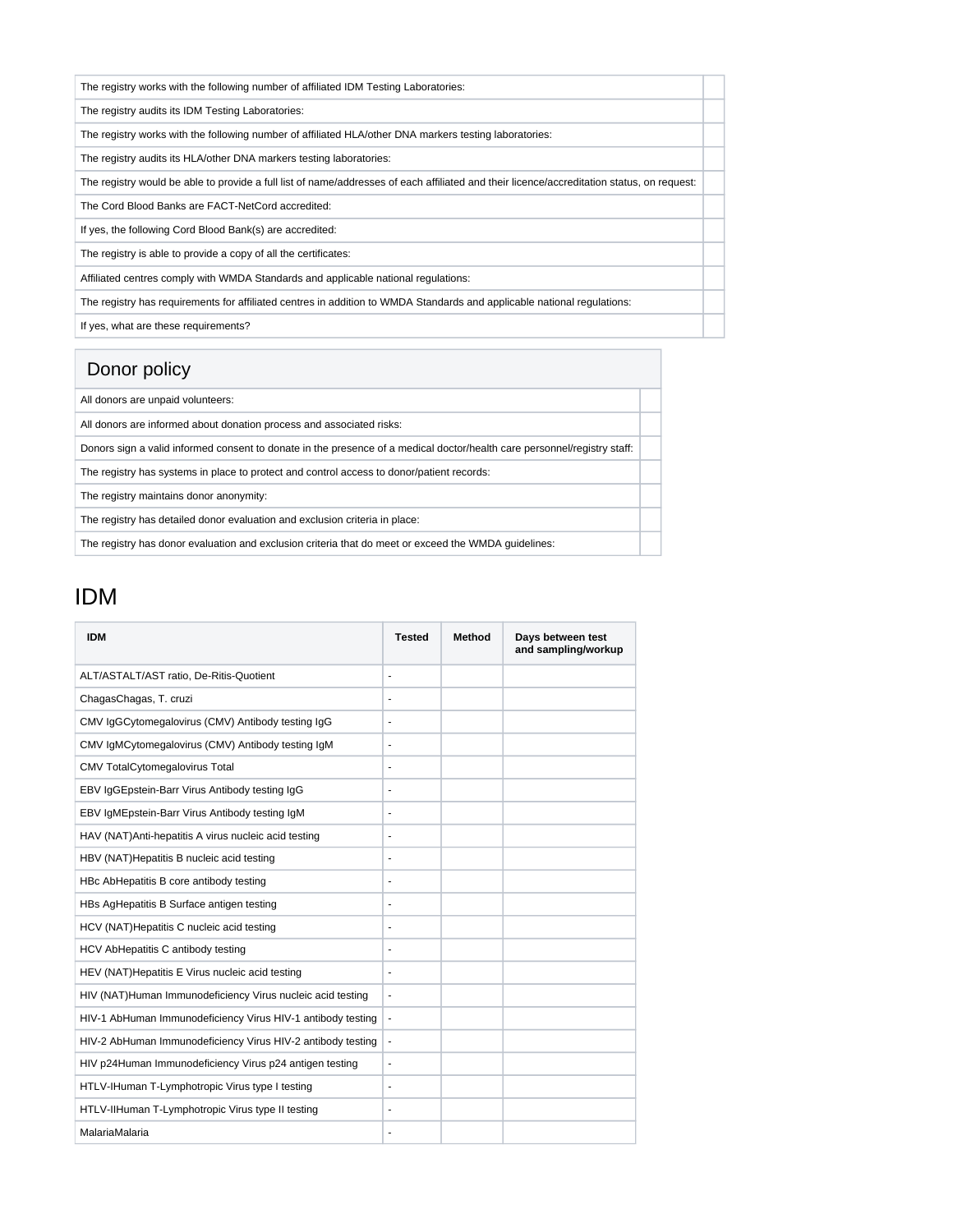| <b>HSVHerpes Simplex Virus</b>              | ۰                        |  |
|---------------------------------------------|--------------------------|--|
| STSSerological tests for syphilis           | ۰                        |  |
| STS FTA-ABSSerological test for syphilis    | ۰                        |  |
| ToxoplasmosisToxoplasmosis                  | $\overline{\phantom{a}}$ |  |
| VZVVaricella Zoster Virus                   | ۰                        |  |
| WNV-NATWest Nile Virus nucleic acid testing | ۰                        |  |
| Other tests performed                       |                          |  |

#### **Testing**

The physical and medical exam at donor workup is performed by a medical doctor:

All donor testing (at workup) for infectious disease is performed in a laboratory certified/licensed by a Competent Authority:

HLA typing for patient specific request is performed in an appropriately accredited laboratory:

Sterility testing is performed on the adult donor product:

Sterility testing is performed on the cord blood product:

Screening questionnaire to exclude communicable disease:

Screening questionnaire to exclude donors with 'high risk' lifestyles:

Donor reliability identified by a medical doctor:

Donor clearance to donate is confirmed by a medical doctor, following as a minimum the donor exclusion criteria in Annex 1 of [EU Directive 2006/17](https://eur-lex.europa.eu/legal-content/EN/TXT/?uri=celex%3A32006L0017) [/EC](https://eur-lex.europa.eu/legal-content/EN/TXT/?uri=celex%3A32006L0017) :

The party providing the cell product must exclude donors when:

- They are pregnant;
- They are breastfeeding;
- There is the potential for transmission of inherited conditions;
- There is evidence of any other risk factors for transmissible diseases on the basis of a risk assessment, taking into consideration Donor travel and exposure history and local infectious disease prevalence;
- There is presence on the donor's body of physical signs implying a risk of transmissible disease(s);
- There is a history of a disease of unknown aetiology;
- There is a risk of transmission of diseases caused by prions;
- There is systemic infection which is not controlled at the time of donation, including bacterial diseases, systemic viral, fungal or parasitic infections, or significant local infection in the tissues and cells to be donated;
- There is history of chronic, systemic autoimmune disease that could have a detrimental effect on the quality of the Cell Product;
- There is recent history of vaccination with a live attenuated virus where a risk of transmission is considered to exist;
- There is ingestion of, or exposure to, a substance (such as cyanide, lead, mercury, gold) that may be transmitted to recipients in a dose that could endanger their health.

#### Customs regulations

Are there any customs regulations to follow, or customs paperwork required, to import cell products into the organisation country? If yes, please specify:

Are there any customs regulations to follow, or customs paperwork required, to export cell products from the organisation country? If yes, please specify:

Are there any import regulations to follow, or paperwork required, to import cell products into the organisation country? If yes, please specify:

Are there any export regulations to follow, or paperwork required, to export cell products from the organisation country? If yes, please specify:

### Reporting of Serious Adverse Events

Please indicate which of the following schemes for reporting Serious Adverse Events relating to either the Donor or the product the Registry participates in:

- Mandatory National Reporting Scheme

- Voluntary National Reporting Scheme

- WMDA SEAR/SPEAR Reporting Scheme